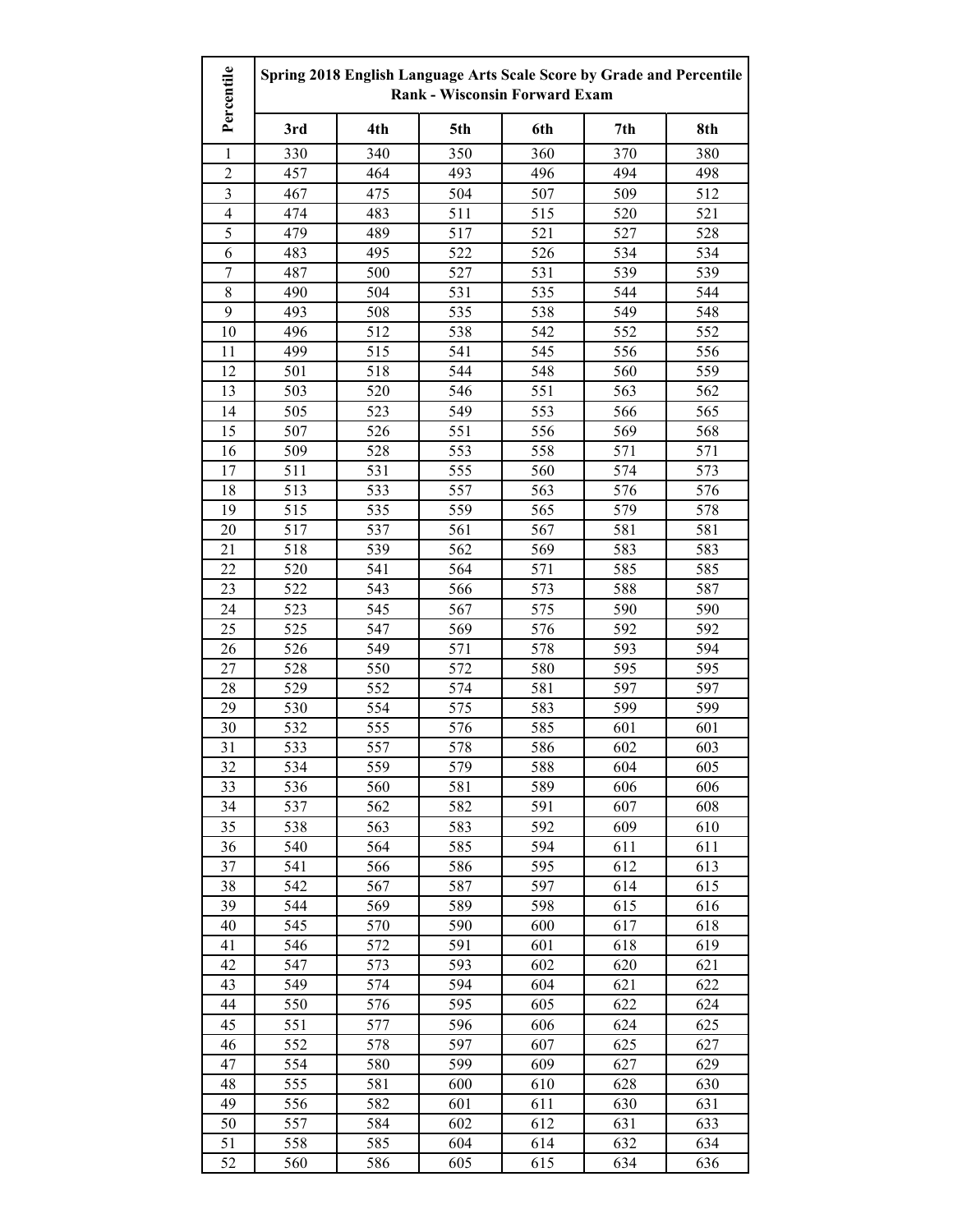| Percentile | Spring 2018 English Language Arts Scale Score by Grade and Percentile<br><b>Rank - Wisconsin Forward Exam</b> |     |     |     |     |     |
|------------|---------------------------------------------------------------------------------------------------------------|-----|-----|-----|-----|-----|
|            | 3rd                                                                                                           | 4th | 5th | 6th | 7th | 8th |
| 53         | 561                                                                                                           | 587 | 606 | 616 | 635 | 637 |
| 54         | 562                                                                                                           | 589 | 607 | 617 | 636 | 639 |
| 55         | 563                                                                                                           | 590 | 608 | 619 | 638 | 640 |
| 56         | 564                                                                                                           | 591 | 610 | 620 | 639 | 641 |
| 57         | 565                                                                                                           | 593 | 611 | 621 | 640 | 643 |
| 58         | 567                                                                                                           | 594 | 612 | 623 | 642 | 644 |
| 59         | 568                                                                                                           | 595 | 613 | 624 | 643 | 646 |
| 60         | 569                                                                                                           | 596 | 614 | 625 | 644 | 647 |
| 61         | 570                                                                                                           | 598 | 616 | 626 | 646 | 649 |
| 62         | 571                                                                                                           | 599 | 617 | 628 | 647 | 650 |
| 63         | 573                                                                                                           | 600 | 618 | 629 | 648 | 652 |
| 64         | 574                                                                                                           | 602 | 619 | 630 | 650 | 653 |
| 65         | 575                                                                                                           | 603 | 621 | 631 | 651 | 655 |
| 66         | 577                                                                                                           | 604 | 622 | 633 | 652 | 656 |
| 67         | 578                                                                                                           | 606 | 623 | 634 | 654 | 658 |
| 68         | 579                                                                                                           | 607 | 624 | 635 | 655 | 659 |
| 69         | 580                                                                                                           | 608 | 626 | 636 | 657 | 661 |
| 70         | 582                                                                                                           | 610 | 627 | 638 | 658 | 662 |
| 71         | 583                                                                                                           | 611 | 628 | 639 | 659 | 664 |
| 72         | 584                                                                                                           | 612 | 630 | 640 | 661 | 666 |
| 73         | 586                                                                                                           | 614 | 631 | 642 | 662 | 667 |
| 74         | 587                                                                                                           | 615 | 632 | 643 | 664 | 669 |
| 75         | 589                                                                                                           | 617 | 634 | 644 | 665 | 671 |
| 76         | 590                                                                                                           | 618 | 635 | 646 | 667 | 673 |
| 77         | 592                                                                                                           | 620 | 636 | 647 | 668 | 675 |
| 78         | 593                                                                                                           | 621 | 638 | 649 | 670 | 676 |
| 79         | 595                                                                                                           | 623 | 639 | 650 | 672 | 678 |
| 80         | 596                                                                                                           | 624 | 641 | 651 | 673 | 680 |
| 81         | 598                                                                                                           | 626 | 642 | 653 | 675 | 682 |
| 82         | 599                                                                                                           | 628 | 644 | 655 | 677 | 684 |
| 83         | 601                                                                                                           | 629 | 646 | 656 | 679 | 686 |
| 84         | 603                                                                                                           | 631 | 647 | 658 | 681 | 689 |
| 85         | 604                                                                                                           | 633 | 649 | 660 | 683 | 691 |
| 86         | 606                                                                                                           | 635 | 651 | 662 | 685 | 694 |
| 87         | 608                                                                                                           | 637 | 653 | 664 | 687 | 696 |
| 88         | 610                                                                                                           | 639 | 655 | 666 | 689 | 699 |
| 89         | 612                                                                                                           | 642 | 657 | 668 | 692 | 702 |
| 90         | 615                                                                                                           | 644 | 659 | 670 | 694 | 705 |
| 91         | 617                                                                                                           | 646 | 662 | 673 | 697 | 708 |
| 92         | 620                                                                                                           | 649 | 665 | 675 | 700 | 711 |
| 93         | 623                                                                                                           | 652 | 668 | 678 | 703 | 715 |
| 94         | 626                                                                                                           | 655 | 671 | 681 | 707 | 718 |
| 95         | 630                                                                                                           | 659 | 675 | 685 | 711 | 723 |
| 96         | 634                                                                                                           | 663 | 679 | 689 | 716 | 728 |
| 97         | 639                                                                                                           | 669 | 684 | 695 | 722 | 734 |
| 98         | 646                                                                                                           | 675 | 691 | 701 | 731 | 742 |
| 99         | 656                                                                                                           | 685 | 700 | 711 | 743 | 754 |

The Spring 2018 percentile-to-scale score tables were developed using the total student population data.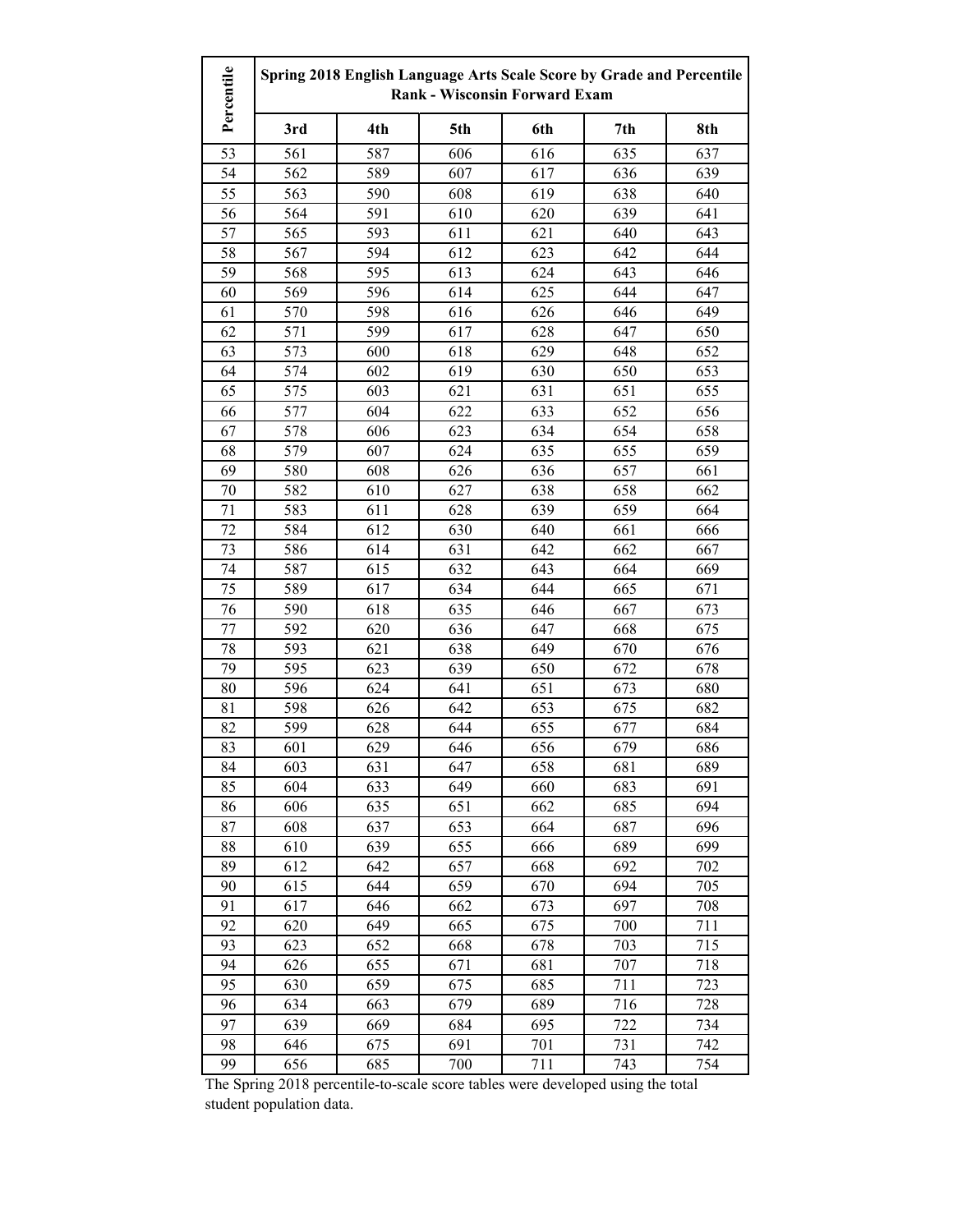| Percentile              | Spring 2018 Mathematics Scale Score by Grade and Percentile Rank -<br><b>Wisconsin Forward Exam</b> |            |            |            |            |            |
|-------------------------|-----------------------------------------------------------------------------------------------------|------------|------------|------------|------------|------------|
|                         | 3rd                                                                                                 | 4th        | 5th        | 6th        | 7th        | 8th        |
| $\mathbf{1}$            | 360                                                                                                 | 405        | 430        | 440        | 450        | 470        |
| $\overline{2}$          | 423                                                                                                 | 417        | 430        | 440        | 450        | 470        |
| 3                       | 449                                                                                                 | 447        | 430        | 443        | 450        | 470        |
| $\overline{\mathbf{4}}$ | 461                                                                                                 | 471        | 430        | 482        | 450        | 471        |
| 5                       | 470                                                                                                 | 484        | 477        | 503        | 450        | 476        |
| 6                       | 476                                                                                                 | 492        | 493        | 515        | 451        | 541        |
| 7                       | 482                                                                                                 | 499        | 505        | 522        | 489        | 555        |
| $8\,$                   | 486                                                                                                 | 504        | 519        | 529        | 512        | 563        |
| 9                       | 490                                                                                                 | 509        | 527        | 535        | 527        | 570        |
| 10                      | 494                                                                                                 | 513        | 533        | 540        | 538        | 575        |
| 11                      | 497                                                                                                 | 516        | 538        | 545        | 546        | 579        |
| 12                      | 500                                                                                                 | 519        | 542        | 548        | 553        | 583        |
| 13                      | 503                                                                                                 | 522        | 546        | 552        | 558        | 587        |
| 14                      | 506                                                                                                 | 525        | 549        | 555        | 562        | 590        |
| 15                      | 508                                                                                                 | 528        | 552        | 558        | 566        | 593        |
| 16                      | 510                                                                                                 | 530        | 555        | 561        | 570        | 595        |
| 17                      | 513                                                                                                 | 532        | 557        | 564        | 574        | 598        |
| 18                      | 515                                                                                                 | 534        | 560        | 566        | 577        | 600        |
| 19                      | 517                                                                                                 | 536        | 562        | 569        | 579        | 602        |
| 20                      | 519                                                                                                 | 538        | 564        | 571        | 582        | 605        |
| 21                      | 521                                                                                                 | 540        | 566        | 573        | 584        | 607        |
| 22                      | 522                                                                                                 | 542        | 568        | 575        | 587        | 609        |
| 23                      | 524                                                                                                 | 544        | 570        | 577        | 589        | 610        |
| 24                      | 526                                                                                                 | 546        | 572        | 579        | 591        | 612        |
| 25                      | 528                                                                                                 | 547        | 574        | 581        | 593        | 614        |
| 26                      | 529                                                                                                 | 549        | 575        | 583        | 595        | 616        |
| 27                      | 531                                                                                                 | 551        | 577        | 585        | 597        | 618        |
| 28                      | 532                                                                                                 | 552        | 578        | 587        | 599        | 619        |
| 29                      | 534                                                                                                 | 554        | 580        | 588        | 601        | 621        |
| 30                      | 535                                                                                                 | 555        | 581        | 590        | 603        | 623        |
| 31                      | 537                                                                                                 | 557        | 583        | 592        | 604        | 624        |
| 32                      | 538                                                                                                 | 558        | 584        | 593        | 606        | 626        |
| 33<br>34                | 539<br>541                                                                                          | 560        | 586        | 595<br>597 | 608        | 628        |
| 35                      | 542                                                                                                 | 561<br>562 | 587<br>588 | 598        | 610<br>611 | 629<br>631 |
| 36                      | 543                                                                                                 | 564        | 590        | 600        | 612        | 632        |
| 37                      | 544                                                                                                 | 565        | 591        | 601        | 614        | 633        |
| 38                      | 546                                                                                                 | 566        | 592        | 602        | 616        | 635        |
| 39                      | 547                                                                                                 | 568        | 594        | 604        | 617        | 636        |
| 40                      | 548                                                                                                 | 569        | 595        | 605        | 619        | 637        |
| 41                      | 549                                                                                                 | 570        | 596        | 607        | 620        | 639        |
| 42                      | 550                                                                                                 | 571        | 597        | 608        | 622        | 640        |
| 43                      | 551                                                                                                 | 573        | 598        | 609        | 623        | 641        |
| 44                      | 553                                                                                                 | 574        | 599        | 610        | 624        | 643        |
| 45                      | 554                                                                                                 | 575        | 601        | 612        | 626        | 644        |
| 46                      | 555                                                                                                 | 576        | 602        | 613        | 627        | 645        |
| 47                      | 556                                                                                                 | 577        | 603        | 614        | 629        | 646        |
| 48                      | 557                                                                                                 | 579        | 604        | 615        | 630        | 648        |
| 49                      | 558                                                                                                 | 580        | 605        | 617        | 631        | 649        |
| 50                      | 559                                                                                                 | 581        | 606        | 618        | 632        | 650        |
| 51                      | 560                                                                                                 | 582        | 607        | 619        | 634        | 651        |
| 52                      | 561                                                                                                 | 583        | 608        | 620        | 635        | 652        |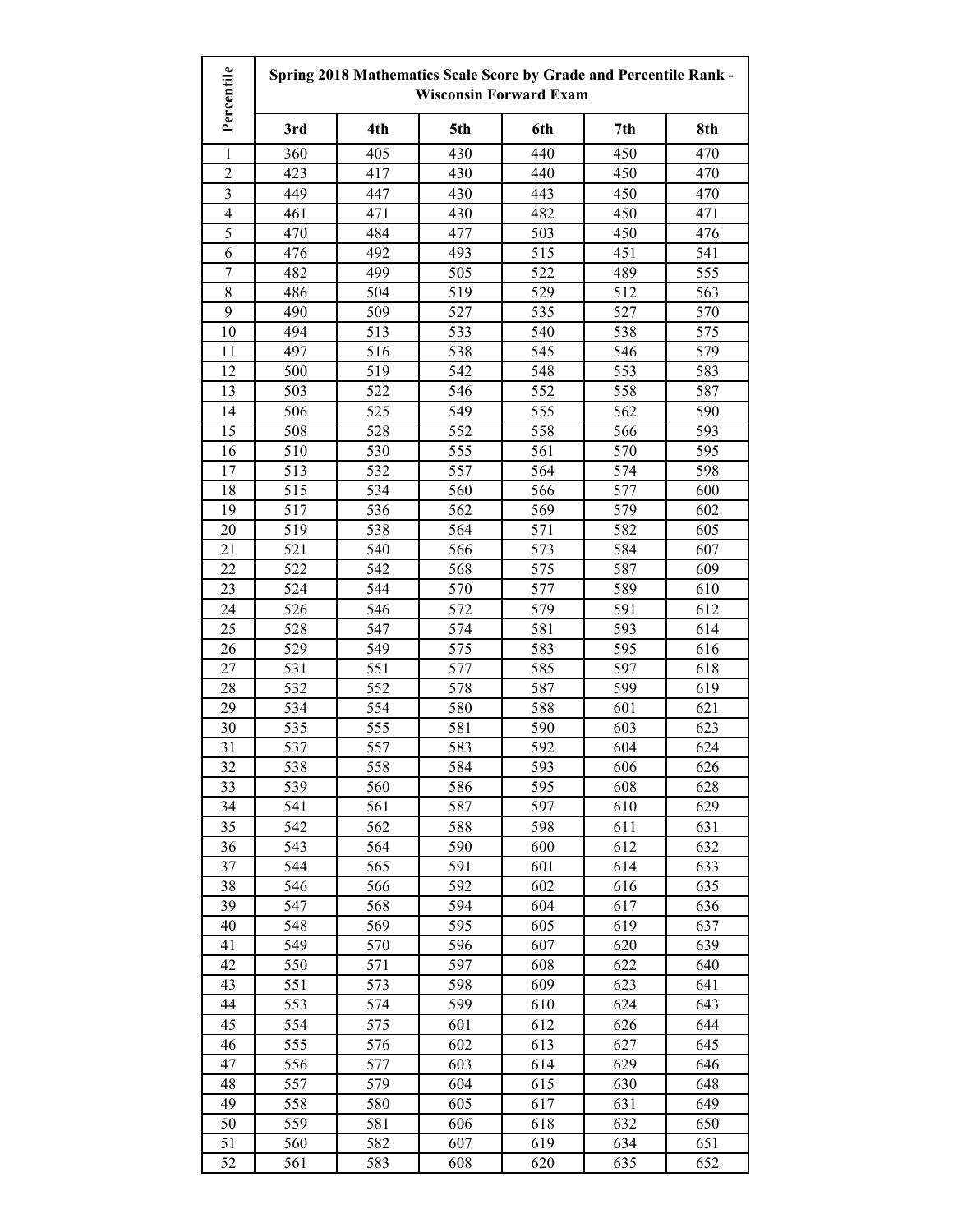| Percentile | Spring 2018 Mathematics Scale Score by Grade and Percentile Rank -<br><b>Wisconsin Forward Exam</b> |     |     |     |     |     |
|------------|-----------------------------------------------------------------------------------------------------|-----|-----|-----|-----|-----|
|            | 3rd                                                                                                 | 4th | 5th | 6th | 7th | 8th |
| 53         | 563                                                                                                 | 584 | 609 | 622 | 636 | 654 |
| 54         | 564                                                                                                 | 586 | 610 | 623 | 638 | 655 |
| 55         | 565                                                                                                 | 587 | 612 | 624 | 639 | 656 |
| 56         | 566                                                                                                 | 588 | 613 | 625 | 640 | 657 |
| 57         | 567                                                                                                 | 589 | 614 | 627 | 641 | 658 |
| 58         | 568                                                                                                 | 590 | 615 | 628 | 643 | 660 |
| 59         | 569                                                                                                 | 591 | 616 | 629 | 644 | 661 |
| 60         | 570                                                                                                 | 593 | 617 | 630 | 645 | 662 |
| 61         | 571                                                                                                 | 594 | 618 | 631 | 646 | 663 |
| 62         | 573                                                                                                 | 595 | 619 | 633 | 648 | 665 |
| 63         | 574                                                                                                 | 596 | 620 | 634 | 649 | 666 |
| 64         | 575                                                                                                 | 597 | 622 | 635 | 650 | 667 |
| 65         | 576                                                                                                 | 599 | 623 | 636 | 652 | 668 |
| 66         | 577                                                                                                 | 600 | 624 | 638 | 653 | 670 |
| 67         | 578                                                                                                 | 601 | 625 | 639 | 654 | 671 |
| 68         | 580                                                                                                 | 602 | 626 | 640 | 655 | 672 |
| 69         | 581                                                                                                 | 603 | 627 | 642 | 657 | 674 |
| 70         | 582                                                                                                 | 605 | 629 | 643 | 658 | 675 |
| 71         | 583                                                                                                 | 606 | 630 | 644 | 659 | 676 |
| 72         | 585                                                                                                 | 607 | 631 | 646 | 661 | 678 |
| 73         | 586                                                                                                 | 608 | 632 | 647 | 662 | 679 |
| 74         | 587                                                                                                 | 610 | 634 | 648 | 664 | 681 |
| 75         | 588                                                                                                 | 611 | 635 | 649 | 665 | 682 |
| 76         | 590                                                                                                 | 612 | 636 | 651 | 667 | 684 |
| 77         | 591                                                                                                 | 614 | 638 | 652 | 668 | 685 |
| 78         | 592                                                                                                 | 615 | 639 | 654 | 670 | 687 |
| 79         | 594                                                                                                 | 617 | 640 | 655 | 671 | 688 |
| 80         | 595                                                                                                 | 618 | 642 | 657 | 673 | 690 |
| 81         | 597                                                                                                 | 619 | 643 | 658 | 675 | 692 |
| 82         | 598                                                                                                 | 621 | 645 | 660 | 676 | 694 |
| 83         | 600                                                                                                 | 623 | 646 | 662 | 678 | 695 |
| 84         | 601                                                                                                 | 624 | 648 | 663 | 680 | 697 |
| 85         | 603                                                                                                 | 626 | 649 | 665 | 682 | 699 |
| 86         | 605                                                                                                 | 628 | 651 | 667 | 684 | 701 |
| 87         | 607                                                                                                 | 630 | 653 | 669 | 686 | 703 |
| 88         | 609                                                                                                 | 632 | 655 | 671 | 688 | 706 |
| 89         | 611                                                                                                 | 634 | 657 | 673 | 690 | 708 |
| 90         | 613                                                                                                 | 636 | 659 | 676 | 693 | 711 |
| 91         | 615                                                                                                 | 638 | 661 | 678 | 695 | 713 |
| 92         | 618                                                                                                 | 641 | 664 | 681 | 698 | 716 |
| 93         | 621                                                                                                 | 644 | 666 | 684 | 701 | 719 |
| 94         | 624                                                                                                 | 647 | 669 | 687 | 704 | 723 |
| 95         | 628                                                                                                 | 650 | 673 | 691 | 708 | 727 |
| 96         | 632                                                                                                 | 655 | 677 | 695 | 713 | 732 |
| 97         | 637                                                                                                 | 660 | 682 | 700 | 719 | 737 |
| 98         | 644                                                                                                 | 667 | 687 | 707 | 726 | 745 |
| 99         | 655                                                                                                 | 677 | 696 | 718 | 736 | 757 |

The Spring 2018 percentile-to-scale score tables were developed using the total student population data.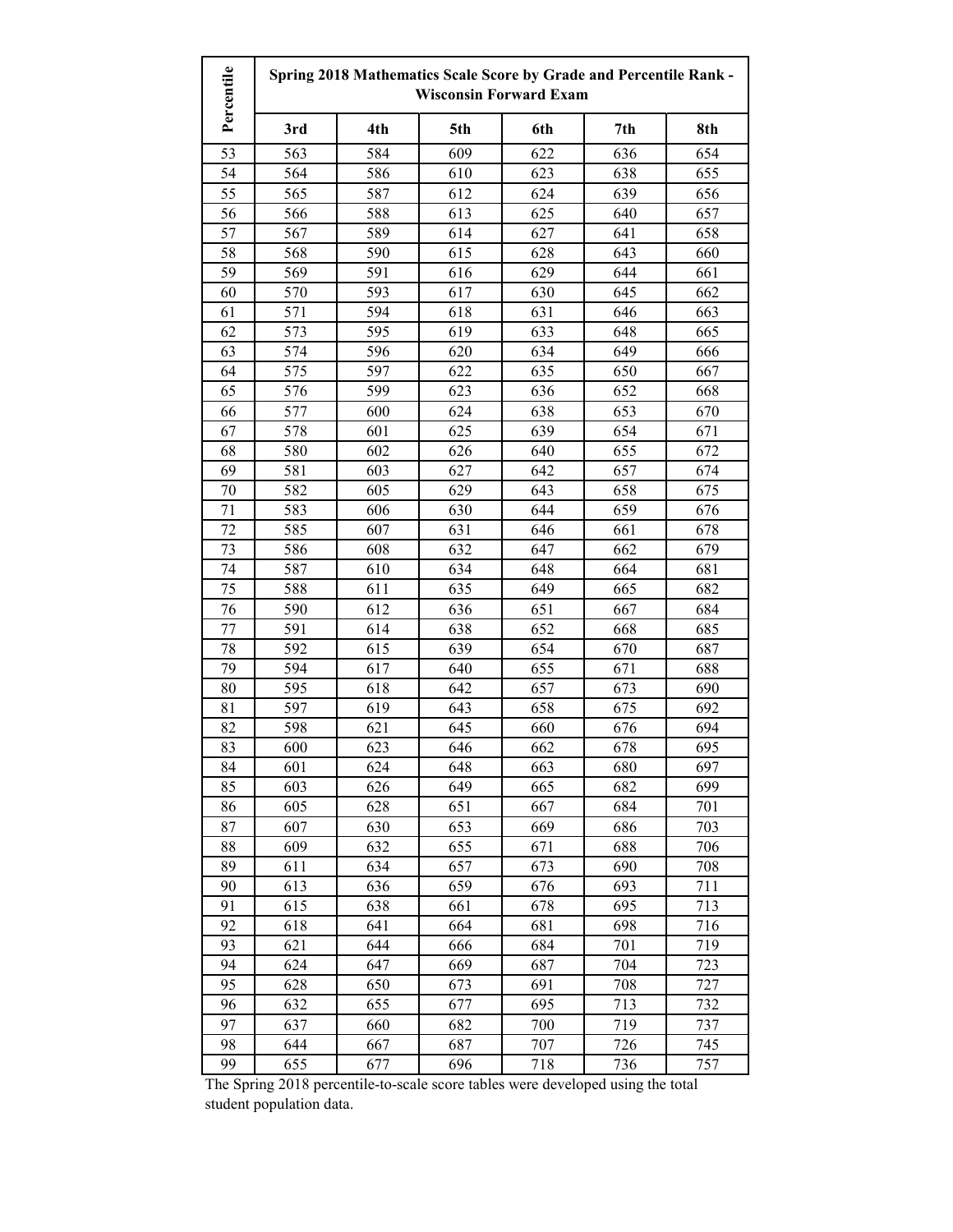| Spring 2018 Science Scale Score by Grade and Percentile<br><b>Rank - Wisconsin Forward Exam</b> |            |            |  |  |  |
|-------------------------------------------------------------------------------------------------|------------|------------|--|--|--|
| Percentile                                                                                      | 4th        | 8th        |  |  |  |
| $\mathbf{1}$                                                                                    | 190        | 390        |  |  |  |
| $\overline{c}$                                                                                  | 285        | 466        |  |  |  |
| 3                                                                                               | 297        | 487        |  |  |  |
| 4                                                                                               | 305        | 498        |  |  |  |
| 5                                                                                               | 312        | 506        |  |  |  |
| 6                                                                                               | 317        | 513        |  |  |  |
| $\overline{7}$                                                                                  | 322        | 518        |  |  |  |
| 8                                                                                               | 326        | 523        |  |  |  |
| 9                                                                                               | 330        | 527        |  |  |  |
| 10                                                                                              | 333        | 531        |  |  |  |
| 11                                                                                              | 336        | 535        |  |  |  |
| 12                                                                                              | 339        | 538        |  |  |  |
| 13                                                                                              | 342        | 541        |  |  |  |
| 14                                                                                              | 344        | 543        |  |  |  |
| 15                                                                                              | 346        | 546        |  |  |  |
| 16                                                                                              | 349        | 548        |  |  |  |
| 17                                                                                              | 351        | 550        |  |  |  |
| 18                                                                                              | 353        | 553        |  |  |  |
| 19                                                                                              | 355        | 555        |  |  |  |
| 20                                                                                              | 357        | 557        |  |  |  |
| 21                                                                                              | 359        | 559        |  |  |  |
| 22                                                                                              | 361        | 561        |  |  |  |
| 23                                                                                              | 362        | 563        |  |  |  |
| 24                                                                                              | 364        | 564        |  |  |  |
| 25                                                                                              | 366        | 566        |  |  |  |
| 26                                                                                              |            | 568        |  |  |  |
|                                                                                                 | 367        |            |  |  |  |
| 27                                                                                              | 369        | 569        |  |  |  |
| 28<br>29                                                                                        | 370<br>372 | 571<br>572 |  |  |  |
| 30                                                                                              |            | 574        |  |  |  |
| 31                                                                                              | 373        | 575        |  |  |  |
| 32                                                                                              | 375        |            |  |  |  |
| $\overline{33}$                                                                                 | 376<br>378 | 576<br>578 |  |  |  |
| 34                                                                                              | 379        | 579        |  |  |  |
| 35                                                                                              | 380        | 580        |  |  |  |
| 36                                                                                              | 382        | 582        |  |  |  |
| 37                                                                                              | 383        | 583        |  |  |  |
| 38                                                                                              | 384        | 584        |  |  |  |
|                                                                                                 |            |            |  |  |  |
| 39                                                                                              | 386        | 585        |  |  |  |
| 40                                                                                              | 387        | 587        |  |  |  |
| 41                                                                                              | 388        | 588        |  |  |  |
| 42                                                                                              | 389        | 589        |  |  |  |
| 43                                                                                              | 391        | 590        |  |  |  |
| 44                                                                                              | 392        | 591        |  |  |  |
| 45                                                                                              | 393        | 593<br>594 |  |  |  |
| 46<br>47                                                                                        | 394<br>396 | 595        |  |  |  |
| 48                                                                                              | 397        | 596        |  |  |  |
| 49                                                                                              | 398        | 597        |  |  |  |
|                                                                                                 |            |            |  |  |  |
| 50<br>51                                                                                        | 399        | 598<br>599 |  |  |  |
|                                                                                                 | 400        |            |  |  |  |
| 52                                                                                              | 402        | 600        |  |  |  |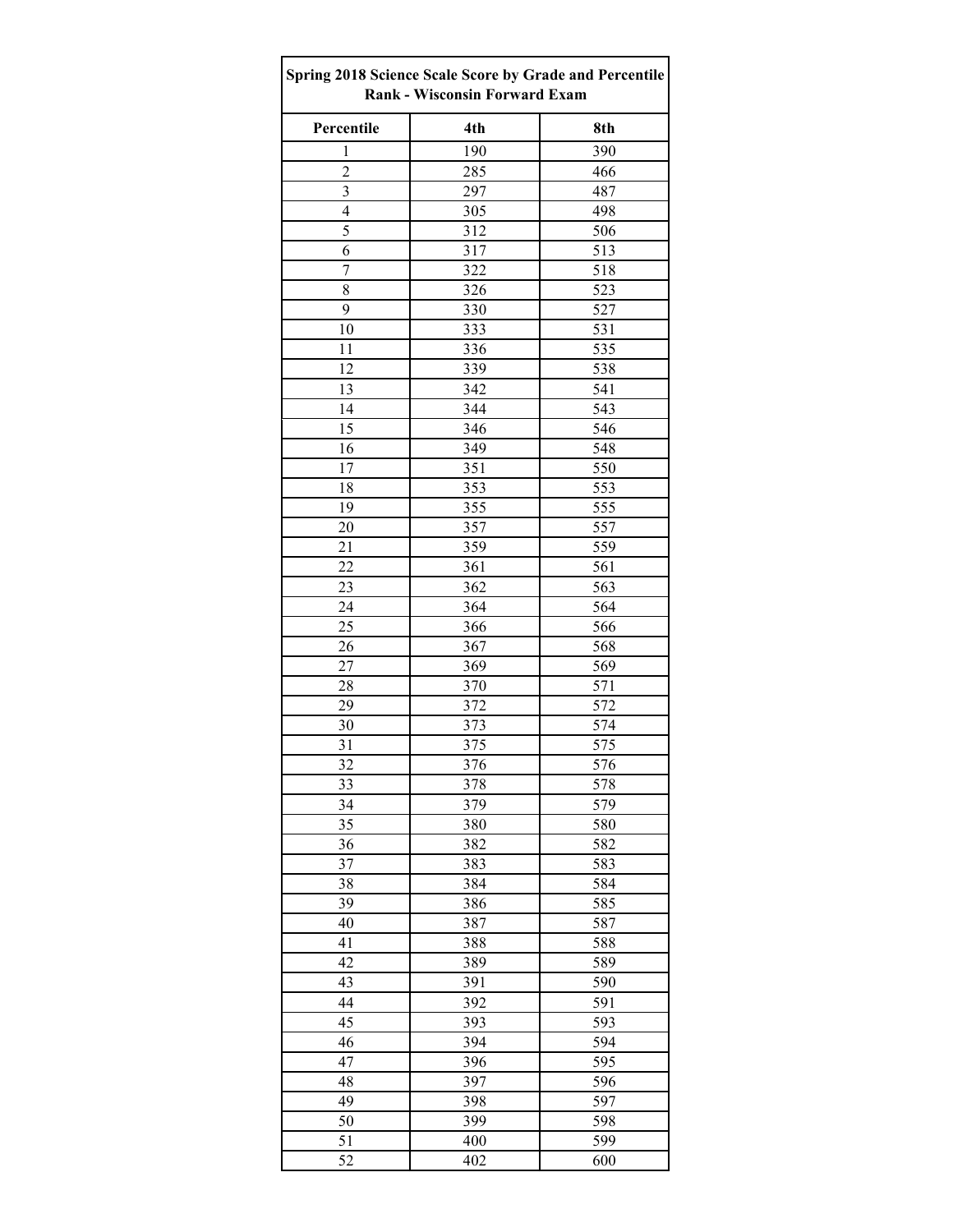| Spring 2018 Science Scale Score by Grade and Percentile<br><b>Rank - Wisconsin Forward Exam</b> |                  |     |  |  |  |
|-------------------------------------------------------------------------------------------------|------------------|-----|--|--|--|
| Percentile                                                                                      | 4th              | 8th |  |  |  |
| 53                                                                                              | 403              | 602 |  |  |  |
| 54                                                                                              | 404              | 603 |  |  |  |
| 55                                                                                              | 405              | 604 |  |  |  |
| 56                                                                                              | 406              | 605 |  |  |  |
| 57                                                                                              | 408              | 606 |  |  |  |
| 58                                                                                              | 409              | 607 |  |  |  |
| 59                                                                                              | 410              | 608 |  |  |  |
| 60                                                                                              | 411              | 609 |  |  |  |
| 61                                                                                              | 412              | 610 |  |  |  |
| 62                                                                                              | 414              | 612 |  |  |  |
| 63                                                                                              | 415              | 613 |  |  |  |
| 64                                                                                              | 416              | 614 |  |  |  |
| 65                                                                                              | 417              | 615 |  |  |  |
| 66                                                                                              | 418              | 616 |  |  |  |
| 67                                                                                              | 420              | 617 |  |  |  |
| 68                                                                                              | 421              | 619 |  |  |  |
| 69                                                                                              | 422              | 620 |  |  |  |
| 70                                                                                              | 424              | 621 |  |  |  |
| 71                                                                                              | 425              | 622 |  |  |  |
| 72                                                                                              | 426              | 624 |  |  |  |
| 73                                                                                              | 428              | 625 |  |  |  |
| 74                                                                                              | 429              | 626 |  |  |  |
| 75                                                                                              | 431              | 627 |  |  |  |
| 76                                                                                              | 433              | 629 |  |  |  |
| 77                                                                                              | 434              | 630 |  |  |  |
| 78                                                                                              | 436              | 632 |  |  |  |
| 79                                                                                              | 437              | 633 |  |  |  |
| 80                                                                                              | 439              | 635 |  |  |  |
| 81                                                                                              | 441              | 636 |  |  |  |
| 82                                                                                              | 443              | 638 |  |  |  |
| 83                                                                                              | 445              | 640 |  |  |  |
| 84                                                                                              | 447              | 641 |  |  |  |
| 85                                                                                              | 449              | 643 |  |  |  |
| 86                                                                                              | 451              | 645 |  |  |  |
| 87                                                                                              | 453              | 648 |  |  |  |
| 88                                                                                              | 455              | 650 |  |  |  |
| 89                                                                                              | 458              | 652 |  |  |  |
| 90                                                                                              | 461              | 655 |  |  |  |
| 91                                                                                              | 464              | 657 |  |  |  |
| 92                                                                                              | 467              | 660 |  |  |  |
| 93                                                                                              | 471              | 664 |  |  |  |
| 94                                                                                              | 475              | 668 |  |  |  |
| 95                                                                                              | 481              | 672 |  |  |  |
| 96                                                                                              | 486              | 678 |  |  |  |
| 97                                                                                              | 493              | 684 |  |  |  |
| 98                                                                                              | 506              | 696 |  |  |  |
| 99                                                                                              | $\overline{520}$ | 710 |  |  |  |

Note: The Spring 2018 percentile-to-scale score tables were developed using the total student population data.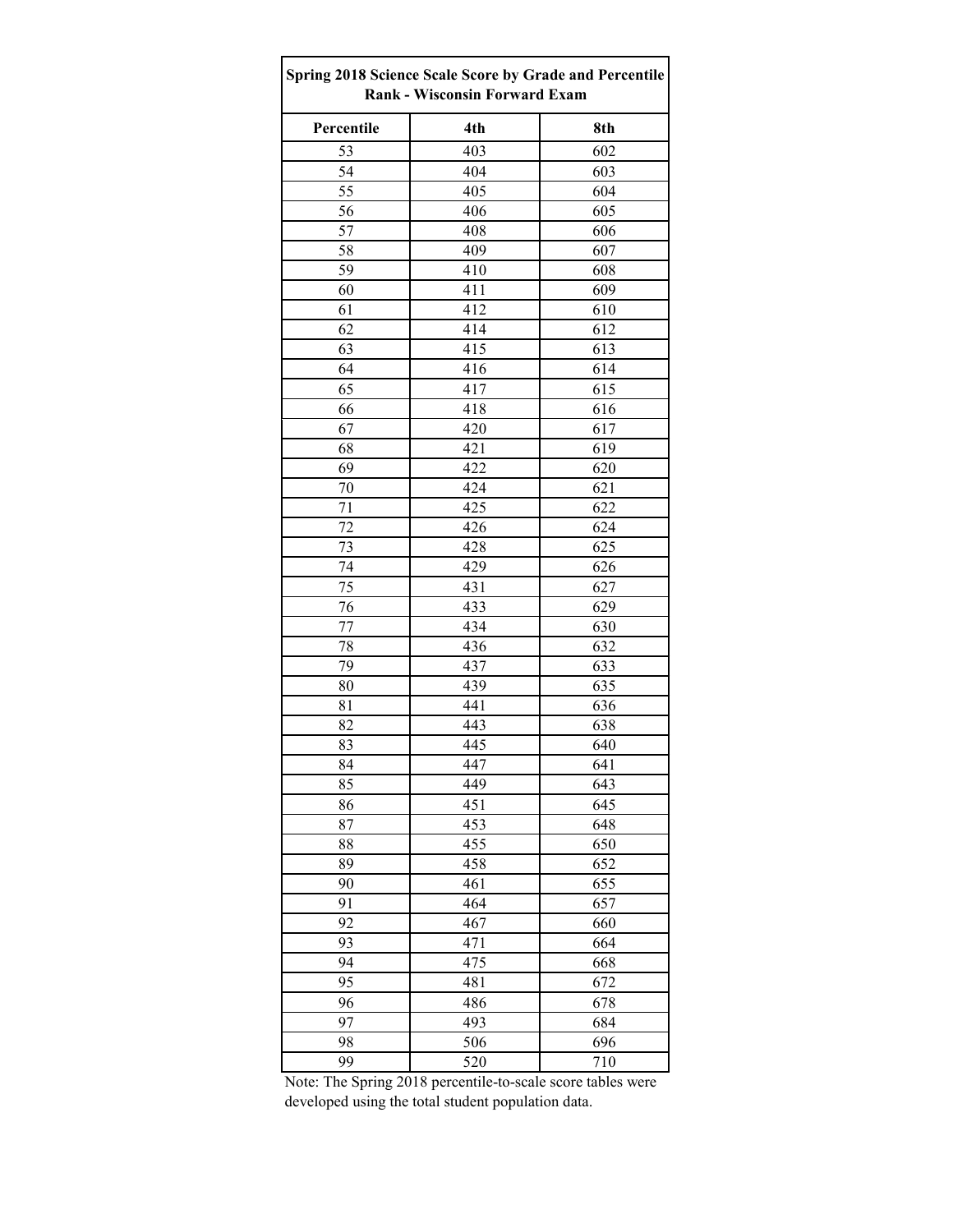| Spring 2018 Social Studies Scale Score by Grade and Percentile Rank -<br><b>Wisconsin Forward Exam</b> |     |     |      |  |
|--------------------------------------------------------------------------------------------------------|-----|-----|------|--|
| Percentile                                                                                             | 4th | 8th | 10th |  |
| $\mathbf{1}$                                                                                           | 200 | 420 | 490  |  |
| $\overline{c}$                                                                                         | 266 | 479 | 496  |  |
| $\overline{\mathbf{3}}$                                                                                | 289 | 494 | 567  |  |
| $\overline{4}$                                                                                         | 301 | 502 | 584  |  |
| 5                                                                                                      | 309 | 509 | 594  |  |
| 6                                                                                                      | 316 | 514 | 602  |  |
| $\boldsymbol{7}$                                                                                       | 321 | 519 | 609  |  |
| 8                                                                                                      | 326 | 524 | 614  |  |
| 9                                                                                                      | 330 | 528 | 619  |  |
| 10                                                                                                     | 334 | 531 | 624  |  |
| 11                                                                                                     | 337 | 534 | 628  |  |
| 12                                                                                                     | 340 | 537 | 632  |  |
| 13                                                                                                     | 343 | 540 | 635  |  |
| 14                                                                                                     | 345 | 543 | 639  |  |
| 15                                                                                                     | 348 | 545 | 641  |  |
| 16                                                                                                     | 350 | 548 | 644  |  |
| 17                                                                                                     | 352 | 550 | 647  |  |
| 18                                                                                                     | 354 | 552 | 649  |  |
| 19                                                                                                     | 356 | 555 | 651  |  |
| 20                                                                                                     | 358 | 557 | 654  |  |
| 21                                                                                                     | 360 | 559 | 656  |  |
| 22                                                                                                     | 362 | 560 | 658  |  |
| 23                                                                                                     | 364 | 562 | 660  |  |
| 24                                                                                                     | 365 | 564 | 662  |  |
| 25                                                                                                     | 367 | 566 | 664  |  |
| 26                                                                                                     | 368 | 568 | 665  |  |
| 27                                                                                                     | 370 | 569 | 667  |  |
| 28                                                                                                     | 372 | 571 | 669  |  |
| 29                                                                                                     | 373 | 573 | 671  |  |
| 30                                                                                                     | 374 | 574 | 672  |  |
| 31                                                                                                     | 376 | 576 | 674  |  |
| 32                                                                                                     | 377 | 577 | 675  |  |
| 33                                                                                                     | 378 | 579 | 677  |  |
| 34                                                                                                     | 380 | 580 | 678  |  |
| 35                                                                                                     | 381 | 582 | 680  |  |
| 36                                                                                                     | 383 | 583 | 681  |  |
| 37                                                                                                     | 384 | 584 | 683  |  |
| 38                                                                                                     | 385 | 586 | 684  |  |
| 39                                                                                                     | 386 | 587 | 686  |  |
| 40                                                                                                     | 388 | 588 | 687  |  |
| 41                                                                                                     | 389 | 590 | 688  |  |
| 42                                                                                                     |     | 591 |      |  |
|                                                                                                        | 390 |     | 690  |  |
| 43                                                                                                     | 391 | 592 | 691  |  |
| 44                                                                                                     | 393 | 594 | 692  |  |
| 45                                                                                                     | 394 | 595 | 694  |  |
| 46                                                                                                     | 395 | 596 | 695  |  |
| 47                                                                                                     | 396 | 597 | 696  |  |
| 48                                                                                                     | 397 | 599 | 698  |  |
| 49                                                                                                     | 399 | 600 | 699  |  |
| 50                                                                                                     | 400 | 601 | 700  |  |
| 51                                                                                                     | 401 | 602 | 701  |  |
| 52                                                                                                     | 402 | 603 | 703  |  |